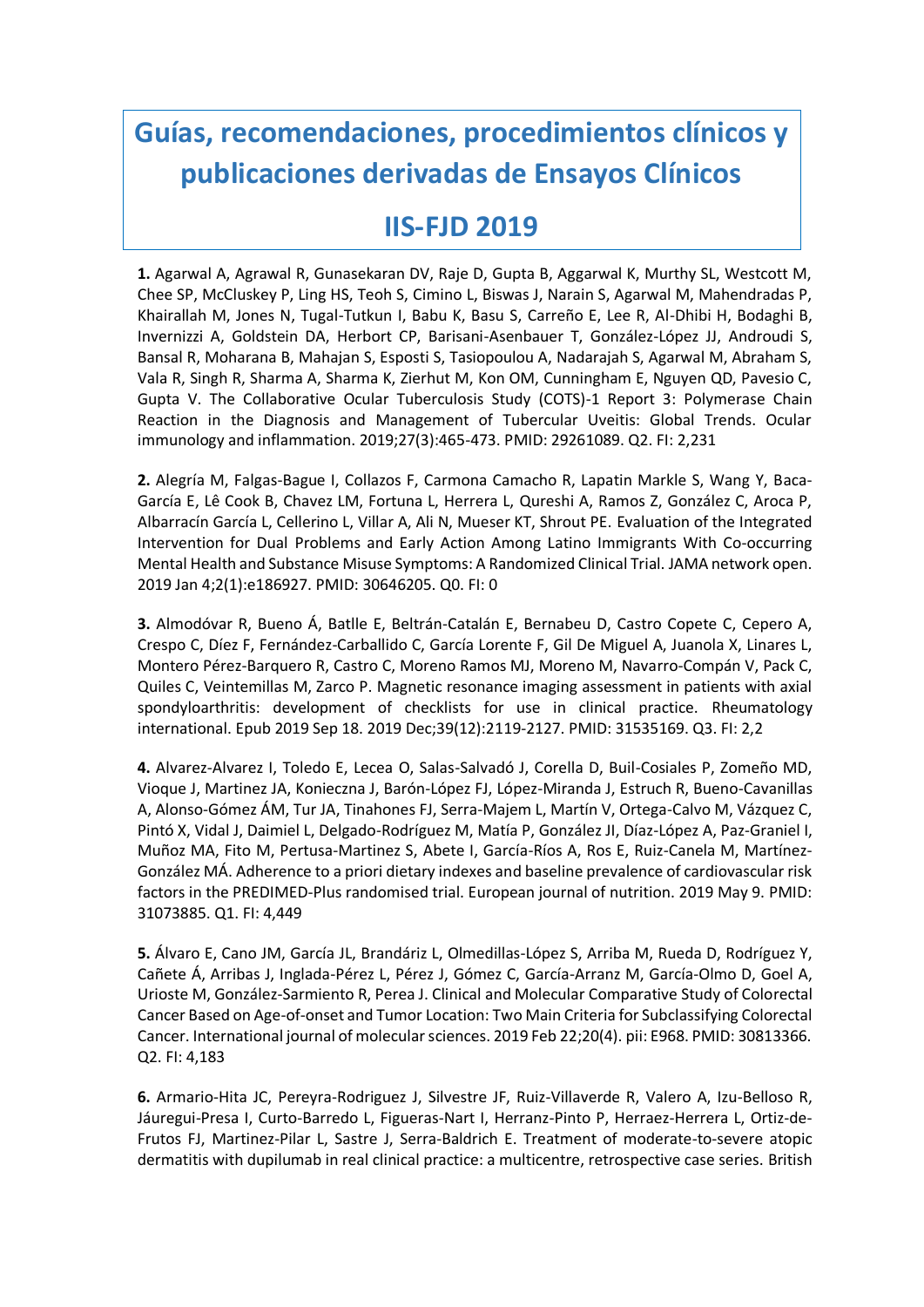journal of dermatology. Epub 2019 Jul 25. 2019 Nov;181(5):1072-1074. PMID: 31021399. Q1. FI: 6,714

**7.** Bahleda R, Italiano A, Hierro C, Mita A, Cervantes A, Chan N, Awad M, Calvo E, Moreno V, Govindan R, Spira A, Gonzalez M, Zhong B, Santiago-Walker A, Poggesi I, Parekh T, Xie H, Infante J, Tabernero J. Multicenter Phase I Study of Erdafitinib (JNJ-42756493), Oral Pan-Fibroblast Growth Factor Receptor Inhibitor, in Patients with Advanced or Refractory Solid Tumors. Clinical cancer research: an official journal of the American Association for Cancer Research. Epub 2019 May 14. 2019 Aug 15;25(16):4888-4897. PMID: 31088831. Q1. FI: 8,911

**8.** Batista R, Vinagre J, Prazeres H, Sampaio C, Peralta P, Conceição P, Sismeiro A, Leão R, Gomes A, Furriel F, Oliveira C, Torres JN, Eufrásio P, Azinhais P, Almeida F, Gonzalez ER, Bidovanets B, Ecke T, Stinjs P, Pascual ÁS, Abdelmalek R, Villafruela A, Beardo-Villar P, Fidalgo N, Öztürk H, Gonzalez-Enguita C, Monzo J, Lopes T, Álvarez-Maestro M, Servan PP, De La Cruz SMP, Perez MPS, Máximo V, Soares P. Validation of a Novel, Sensitive, and Specific Urine-Based Test for Recurrence Surveillance of Patients With Non-Muscle-Invasive Bladder Cancer in a Comprehensive Multicenter Study. Frontiers in genetics. 2019 Dec 18;10:1237. PMID: 31921291. Q2. FI: 3,517

**9.** Bento L, Díaz-López A, Barranco G, Martín-Moreno AM, Baile M, Martín A, Sancho JM, García O, Rodríguez M, Sánchez-Pina JM, Novelli S, Salar A, Bastos M, Rodríguez-Salazar MJ, González de Villambrosia S, Córdoba R, García-Recio M, Martínez-Serra J, Del Campo R, Luzardo H, García D, Hong A, Abrisqueta P, Sastre-Serra J, Roca P, Rodríguez J, Gutiérrez A, Grupo Español de Linfomas y Trasplante Autólogo (GELTAMO).. New prognosis score including absolute lymphocyte/monocyte ratio, red blood cell distribution width and beta-2 microglobulin in patients with diffuse large B-cell lymphoma treated with R-CHOP: Spanish Lymphoma Group Experience (GELTAMO). British journal of haematology. 2019 Nov 28. PMID: 31782146. Q1. FI: 5,206

**10.** Berghoff AS, Bellosillo B, Caux C, de Langen A, Mazieres J, Normanno N, Preusser M, Provencio M, Rojo F, Wolf J, Zielinski CC. Immune checkpoint inhibitor treatment in patients with oncogeneaddicted non-small cell lung cancer (NSCLC): summary of a multidisciplinary round-table discussion. ESMO open. 2019 Jun 17;4(3):e000498 PMID: 31297240. Q0. FI: 0

**11.** Bonvalot S, Rutkowski PL, Thariat J, Carrère S, Ducassou A, Sunyach MP, Agoston P, Hong A, Mervoyer A, Rastrelli M, Moreno V, Li RK, Tiangco B, Herraez AC, Gronchi A, Mangel L, Sy-Ortin T, Hohenberger P, de Baère T, Le Cesne A, Helfre S, Saada-Bouzid E, Borkowska A, Anghel R, Co A, Gebhart M, Kantor G, Montero A, Loong HH, Vergés R, Lapeire L, Dema S, Kacso G, Austen L, Moureau-Zabotto L, Servois V, Wardelmann E, Terrier P, Lazar AJ, Bovée JVMG, Le Péchoux C, Papai Z. NBTXR3, a first-in-class radioenhancer hafnium oxide nanoparticle, plus radiotherapy versus radiotherapy alone in patients with locally advanced soft-tissue sarcoma (Act.In.Sarc): a multicentre, phase 2-3, randomised, controlled trial. Lancet Oncology. Epub 2019 Jul 8. 2019 Aug;20(8):1148-1159 PMID: 31296491. Q1. FI: 35,386

**12.** Brown J, Liepa AM, Bapat B, Madhwani S, Lorenzen S, García-Foncillas J, Candrilli SD, Kaye JA. Clinical management patterns of advanced and metastatic gastro-oesophageal carcinoma after fluoropyrimidine/platinum treatment in France, Germany, Spain and the United Kingdom. European journal of cancer care. 2019 Dec 27:e13213. PMID: 31883156. Q1. FI: 2,421

**13.** Calderón Sandubete EJ, Briones Pérez de la Blanca E, Alonso-Ortiz Del Río C, Santamaría Olmo R, López Mendoza M, Barcos Martínez M, Márquez Infante C, Marín-León I, en nombre del Grupo Guía Fabry. (Ortíz A). Spanish multidisciplinary clinical practice guidelines for Anderson-Fabry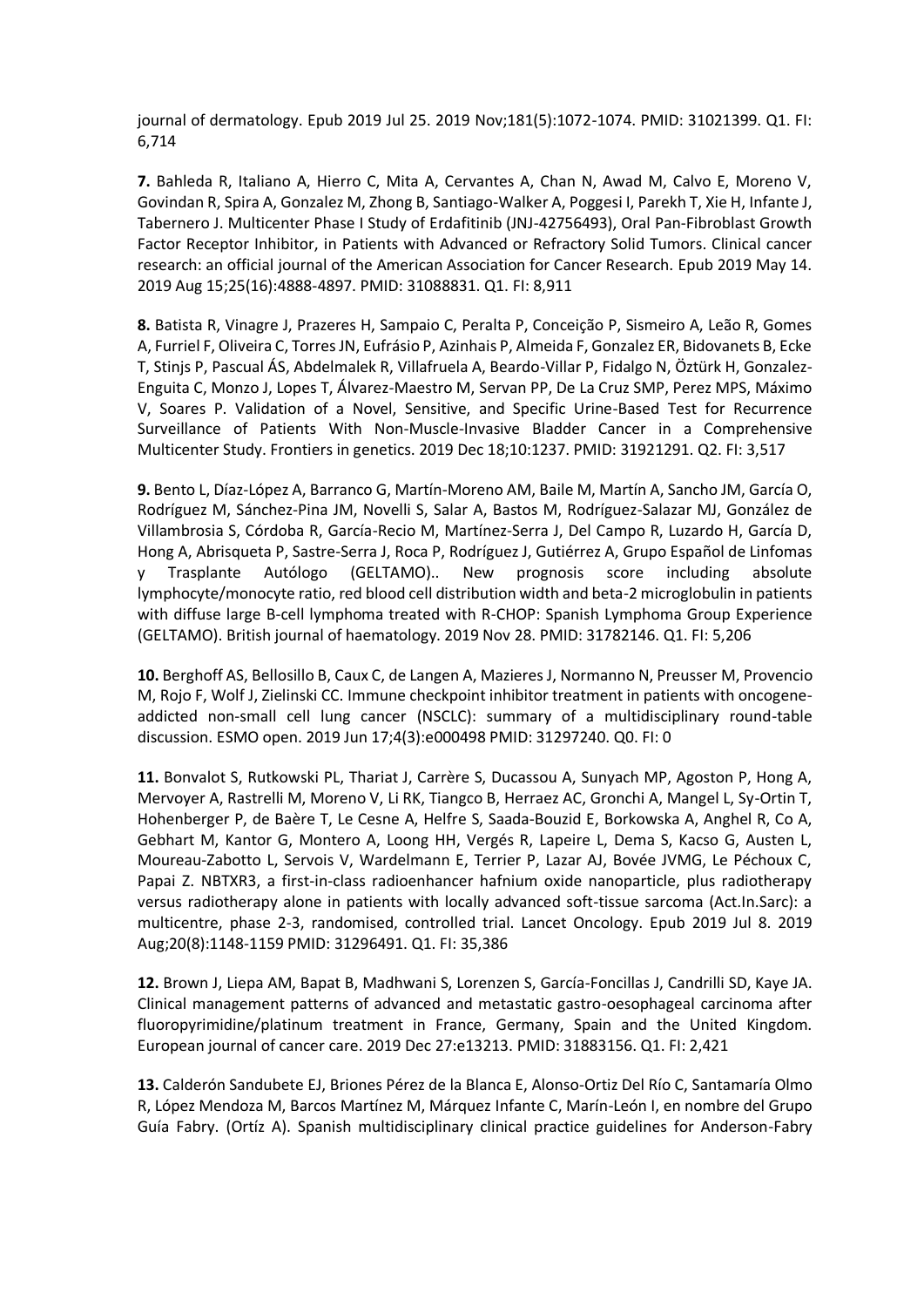Disease in Adults. I. Method and recommendations. Revista clinica espanola. Epub 2019 Jan 26. 2019 May;219(4):200-207. PMID: 30691688. Q3. FI: 1,043

**14.** Campos-Rodriguez F, Asensio-Cruz MI, Cordero-Guevara J, Jurado-Gamez B, Carmona-Bernal C, Gonzalez-Martinez M, Troncoso MF, Sanchez-Lopez V, Arellano-Orden E, Garcia-Sanchez MI, Martinez-Garcia MA, Spanish Sleep Network .. Effect of continuous positive airway pressure on inflammatory, antioxidant, and depression biomarkers in women with obstructive sleep apnea: a randomized controlled trial. Sleep. 2019 Oct 9;42(10). pii: zsz145 PMID: 31314107. Q1. FI: 4,571

**15.** Castillo-Rodriguez E, Fernandez-Fernandez B, Alegre-Bellassai R, Kanbay M, Ortiz A. The chaos of hypertension guidelines for chronic kidney disease patients. Clinical kidney journal. Epub 2019 Dec. 2019 Sep 28;12(6):771-777. PMID: 31807290. Q1. FI: 2,975

**16.** Couñago F, Luna J, Guerrero LL, Vaquero B, Guillén-Sacoto MC, González-Merino T, Taboada B, Díaz V, Rubio-Viqueira B, Díaz-Gavela AA, Marcos FJ, Del Cerro E. Management of oligometastatic non-small cell lung cancer patients: Current controversies and future directions. World journal of clinical oncology. 2019 Oct 24;10(10):318-339. PMID: 31799148. Q0. FI: 0

**17.** Dal-Ré R, Avendaño-Solà C, de Boer A, James SK, Rosendaal FR, Stephens R, Ioannidis JPA. A limited number of medicines pragmatic trials had potential for waived informed consent following the 2016 CIOMS ethical guidelines. Journal of clinical epidemiology. Epub 2019 Jun 15. 2019 Oct;114:60-71. PMID: 31212001. Q1. FI: 4,65

**18.** Delgado P, Robles Á, Martínez López JA, Sáez-Comet L, Rodríguez Almaraz E, Martínez-Sánchez N, Ugarte A, Vela-Casasempere P, Marco B, Espinosa G, Galindo M, Casellas M, Ruiz-Irastorza G, Martínez-Taboada V, Bartha JL. Management of Pregnancy in Patients with Systemic Lupus Erythematosus/Antiphospholipid Syndrome. Part 3: Childbirth. Puerperium. Breastfeeding Contraception. Newborn. Reumatologia clinica. 2019 Dec 9. pii: S1699-258X(19)30132-9. PMID: 31831386. Q0. FI: 0

**19.** eMERGE Consortium. Electronic address: agibbs@bcm.edu., eMERGE Consortium. (Almoguera B). Harmonizing Clinical Sequencing and Interpretation for the eMERGE III Network. American journal of human genetics. Epub 2019 Aug 22. 2019 Sep 5;105(3):588-605. PMID: 31447099. Q1. FI: 9,924

**20.** Espinosa G, Galindo-Izquierdo M, Marcos Puig B, Casellas Caro M, Delgado Beltrán P, Martínez López JA, Martínez Sánchez N, Robles-Marhuenda A, Rodríguez Almaraz E, Sáez-Comet L, Ugarte A, Vela-Casasempere P, Bartha JL, Ruiz-Irastorza G, Martínez-Taboada VM. Pregnancy Control in Patients with Systemic Lupus Erythematosus and Antiphospholipid Syndrome. Part 1: Infertility, Ovarian Preservation and Preconception Assessment. Consensus Document of the Spanish Society of Gynaecology and Obstetrics (SEGO), the Spanish Society of Internal Medicine (SEMI) and the Spanish Society of Rheumatology (SER). Reumatologia clinica. 2019 Nov 26. pii: S1699- 258X(19)30130-5. PMID: 31784396. Q0. FI: 0

**21.** Fernandez-Jimenez R, Santos-Beneit G, Tresserra-Rimbau A, Bodega P, de Miguel M, de Cos-Gandoy A, Rodríguez C, Carral V, Orrit X, Haro D, Carvajal I, Ibañez B, Storniolo C, Domènech M, Estruch R, Fernández-Alvira JM, Lamuela-Raventós RM, Fuster V. Rationale and design of the school-based SI! Program to face obesity and promote health among Spanish adolescents: A cluster-randomized controlled trial. American heart journal. Epub 2019 Apr 10. 2019 Sep;215:27- 40 PMID: 31277052. Q2. FI: 4,023

**22.** Fernández-Navarro P, López-Nieva P, Piñeiro-Yañez E, Carreño-Tarragona G, Martinez-LópezJ, Sánchez Pérez R, Aroca Á, Al-Shahrour F, Cobos-Fernández MÁ, Fernández-Piqueras J. The use of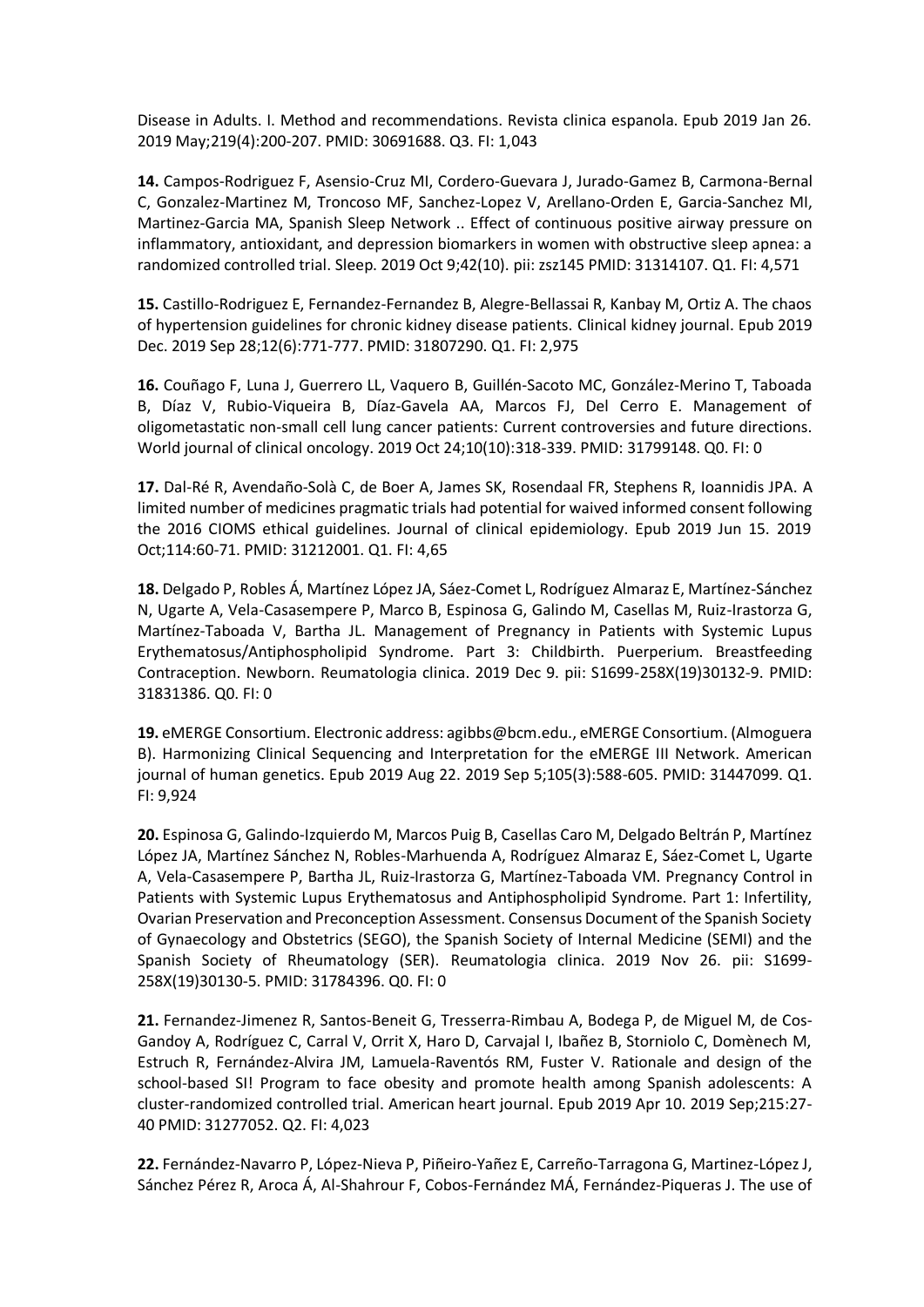PanDrugs to prioritize anticancer drug treatments in a case of T-ALL based on individual genomic data. BMC cancer. 2019 Oct 26;19(1):1005. PMID: 31655559. Q3. FI: 2,933

**23.** Fernández-Prada M, González-Cabrera J, Gil de Miguel Á, Huerta-González I. [Design and validation of a questionnaire on the attitudes of health professionals towards the official recommendation of influenza vaccination]. Revista espanola de salud publica. 2019 Apr 24;93. pii: e201904023. PMID: 31032822. Q4. FI: 0,635

**24.** García Onrubia L, Pacheco-Callirgos GE, Portero-Benito A, García-Álvarez C, Carreño Salas E, Muñoz-Moreno MF, García-Lagarto E, Saornil-Álvarez MA. Spectrum of conjunctival tumours in a Spanish series: A review of 462 cases. European journal of ophthalmology. 2019 Aug 22:1120672119870736. PMID: 31436111. Q3. FI: 1,716

**25.** García-Albéniz X, Alonso V, Escudero P, Méndez M, Gallego J, Rodríguez JR, Salud A, Fernández-Plana J, Manzano H, Zanui M, Falcó E, Feliu J, Gil M, Fernández-Martos C, Bohn U, Alonso C, Calderero V, Rojo F, Cuatrecasas M, Maurel J. Prospective Biomarker Study in Advanced RAS Wild-Type Colorectal Cancer: POSIBA Trial (GEMCAD 10-02). The oncologist. Epub 2019 Jun 24. 2019 Nov;24(11):e1115-e1122. PMID: 31235483. Q1. FI: 5,252

**26.** Garcia-Arranz M, Garcia-Olmo D, Herreros MD, Gracia-Solana J, Guadalajara H, De la Portilla F, Baixauli J, Garcia-Garcia J, Ramirez JM, Sanchez-Guijo F, Prosper F, FISPAC Collaborative Group. Autologous adipose-derived stem cells for the treatment of complex cryptoglandular perianal fistula: A randomized clinical trial with long-term follow-up. Stem cells translational medicine. 2019 Dec 30. PMID: 31886629. Q1. FI: 5,962

**27.** Garcia-Ruiz PJ, Martinez Castrillo JC, Desojo LV. Creativity related to dopaminergic treatment: A multicenter study. Parkinsonism & related disorders. Epub 2019 Feb 22. 2019 Jun;63:169-173. PMID: 30824283. Q1. FI: 4,36

**28.** Gil-Borrelli CC, Martín-Ríos MD, López Corcuera L, Reche Martínez B, Torres Santos-Olmo R, Muriel Patiño E, Rodríguez-Arenas MÁ, en nombre del Grupo de Investigación SIVIVO., Grupo de Investigación SIVIVO. [Preparation of a questionnaire to detect cases of hate violence in emergency rooms]. Gaceta sanitaria. 2019 May 14. pii: S0213-9111(19)30077-9. PMID: 31101332. Q3. FI: 1,656

**29.** Giráldez BG, Garamendi-Ruiz I, Zurita J, García A, Querol R, Campos D, Cabeza-Alvarez C, Serrano P, López-González FJ, Molins A, Serratosa JM. Clinical outcomes of eslicarbazepine acetate monotherapy for focal-onset seizures: A multicenter audit. Acta neurologica Scandinavica. Epub 2019 Oct 7. 2019 Dec;140(6):422-428. PMID: 31498422. Q2. FI: 2,852

**30.** González-Rodríguez B, Villar Gómez de Las Heras K, Aguirre DT, Rodríguez-Padial L, Albiñana V, Recio-Poveda L, Cuesta AM, Botella LM, Jiménez-Escribano RM. Evaluation of the safety and effectiveness of oral propranolol in patients with von Hippel-Lindau disease and retinal hemangioblastomas: phase III clinical trial. BMJ open ophthalmology. 2019 May 28;4(1):e000203. PMID: 31245608. Q0. FI: 0

**31.** Grecu M, Blomström-Lundqvist C, Kautzner J, Laroche C, Van Gelder IC, Jordaens L, Tavazzi L, Cihak R, Rubio Campal JM, Kalarus Z, Pokushalov E, Brugada J, Dagres N, Arbelo E, ESC-EORP EHRA Atrial Fibrillation Ablation Long-Term Registry investigators. In-hospital and 12-month follow-up outcome from the ESC-EORP EHRA Atrial Fibrillation Ablation Long-Term registry: sex differences. Europace. 2019 Aug 22. pii: euz225. PMID: 31504431. Q1. FI: 5,047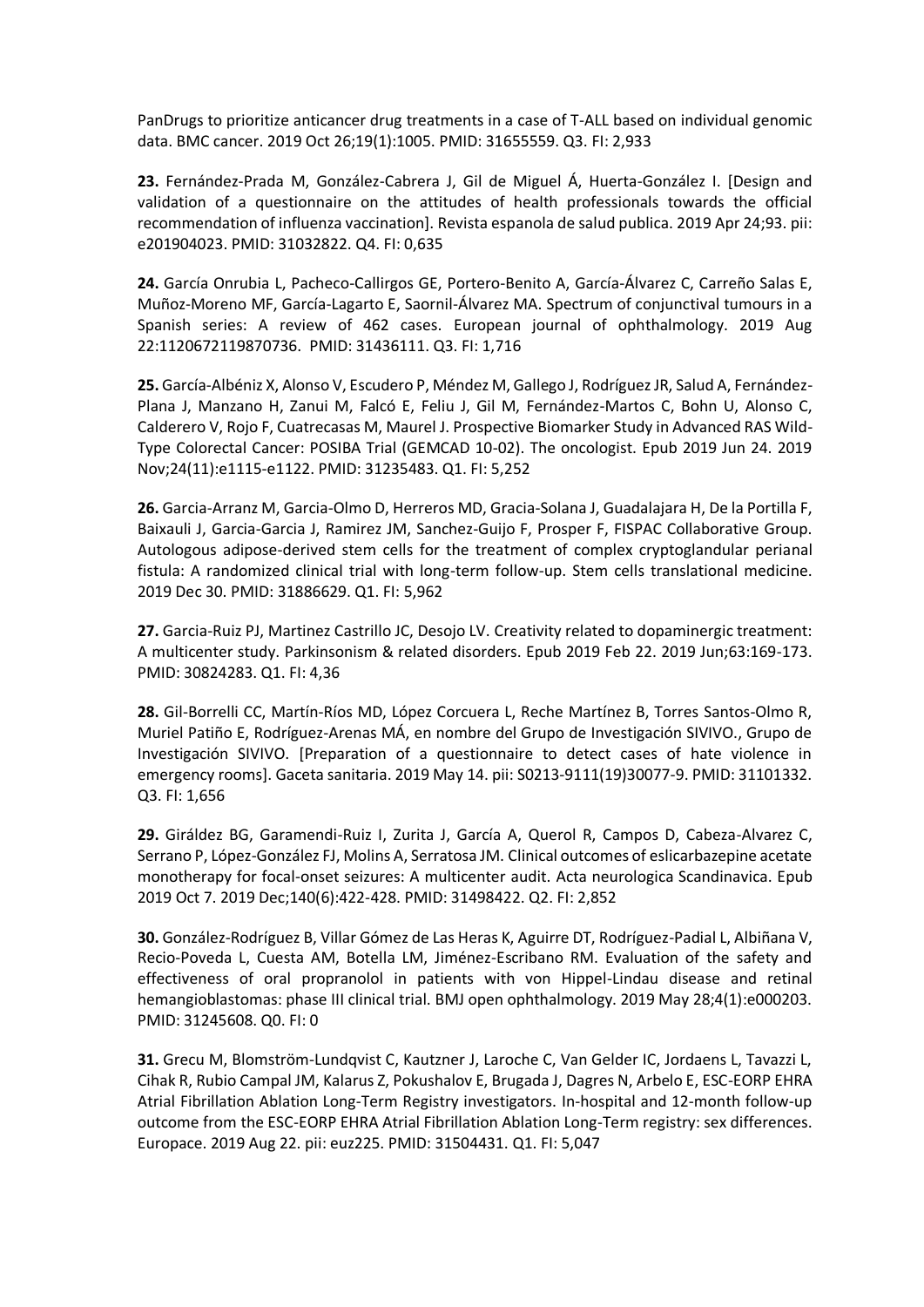**32.** Has C, Liu L, Bolling M, Charlesworth AV, El Hachem M, Escámez MJ, Fuentes I, Büchel S, Hiremagalore R, Pohla-Gubo G, van den Akker P, Wertheim-Tysarowska K, Zambruno G. Clinical Practice Guidelines for Epidermolysis Bullosa Laboratory Diagnosis. British journal of dermatology. 2019 May 15. PMID: 31090061. Q1. FI: 6,714

**33.** Hausenloy DJ, Kharbanda RK, Møller UK, Ramlall M, Aarøe J, Butler R, Bulluck H, Clayton T, Dana A, Dodd M, Engstrom T, Evans R, Lassen JF, Christensen EF, Garcia-Ruiz JM, Gorog DA, Hjort J, Houghton RF, Ibanez B, Knight R, Lippert FK, Lønborg JT, Maeng M, Milasinovic D, More R, Nicholas JM, Jensen LO, Perkins A, Radovanovic N, Rakhit RD, Ravkilde J, Ryding AD, Schmidt MR, Riddervold IS, Sørensen HT, Stankovic G, Varma M, Webb I, Terkelsen CJ, Greenwood JP, Yellon DM, Bøtker HE, CONDI-2/ERIC-PPCI Investigators.. Effect of remote ischaemic conditioning on clinical outcomes in patients with acute myocardial infarction (CONDI-2/ERIC-PPCI): a single-blind randomised controlled trial. Lancet. Epub 2019 Sep 6. 2019 Oct 19;394(10207):1415-1424. PMID: 31500849. Q1. FI: 59,102

**34.** Heinhuis KM, Carlino M, Joerger M, Di Nicola M, Meniawy T, Rottey S, Moreno V, Gazzah A, Delord JP, Paz-Ares L, Britschgi C, Schilder RJ, O'Byrne K, Curigliano G, Romano E, Patah P, Wang R, Liu Y, Bajaj G, Siu LL. Safety, Tolerability, and Potential Clinical Activity of a Glucocorticoid-Induced TNF Receptor-Related Protein Agonist Alone or in Combination With Nivolumab for Patients With Advanced Solid Tumors: A Phase 1/2a Dose-Escalation and Cohort-Expansion Clinical Trial. JAMA oncology. 2019 Nov 7:1-8. PMID: 31697308. Q1. FI: 22,416

**35.** Hoedemaker NP, Roolvink V, de Winter RJ, van Royen N, Fuster V, García-Ruiz JM, Er F, Gassanov N, Hanada K, Okumura K, Ibáñez B, van 't Hof AW, Damman P. Early intravenous betablockers in patients undergoing primary percutaneous coronary intervention for ST-segment elevation myocardial infarction: A patient-pooled meta-analysis of randomized clinical trials. European heart journal-Acute cardiovascular care. 2019 Feb 14:2048872619830609. PMID: 30759994. Q2. FI: 3,734

**36.** Honvo G, Bannuru RR, Bruyère O, Rannou F, Herrero-Beaumont G, Uebelhart D, Cooper C, Arden N, Conaghan PG, Reginster JY, Thomas T, McAlindon T. Recommendations for the Reporting of Harms in Manuscripts on Clinical Trials Assessing Osteoarthritis Drugs: A Consensus Statement from the European Society for Clinical and Economic Aspects of Osteoporosis, Osteoarthritis and Musculoskeletal Diseases (ESCEO). Drugs & aging. 2019 Apr;36(Suppl 1):145-159. PMID: 31073927. Q2. FI: 2,846

**37.** Ibanez B, Aletras AH, Arai AE, Arheden H, Bax J, Berry C, Bucciarelli-Ducci C, Croisille P, Dall'Armellina E, Dharmakumar R, Eitel I, Fernández-Jiménez R, Friedrich MG, García-Dorado D, Hausenloy DJ, Kim RJ, Kozerke S, Kramer CM, Salerno M, Sánchez-González J, Sanz J, Fuster V. Cardiac MRI Endpoints in Myocardial Infarction Experimental and Clinical Trials: JACC Scientific Expert Panel. Journal of the American College of Cardiology. 2019 Jul 16;74(2):238-256 PMID: 31296297. Q1. FI: 18,639

**38.** Jauregui I, Gimenez-Arnau A, Bartra J, Labrador-Horrillo M, de Frutos JO, Silvestre JF, Sastre J, Velasco M, Ferrer M, Ballesteros C, Valero A. Psychometric properties of the Spanish version of the once-daily Urticaria Activity Score (UAS) in patients with chronic spontaneous urticaria managed in clinical practice (the EVALUAS study). Health and quality of life outcomes. 2019 Jan 31;17(1):23. PMID: 30704532. Q2. FI: 2,318

**39.** Lassaletta L, Morales-Puebla JM, Altuna X, Arbizu Á, Arístegui M, Batuecas Á, Cenjor C, Espinosa-Sánchez JM, García-Iza L, García-Raya P, González-Otero T, Mañós M, Martín C, Moraleda S, Roda JM, Santiago S, Benítez J, Cavallé L, Correia V, Estévez JM, Gómez J, González R, Jiménez J,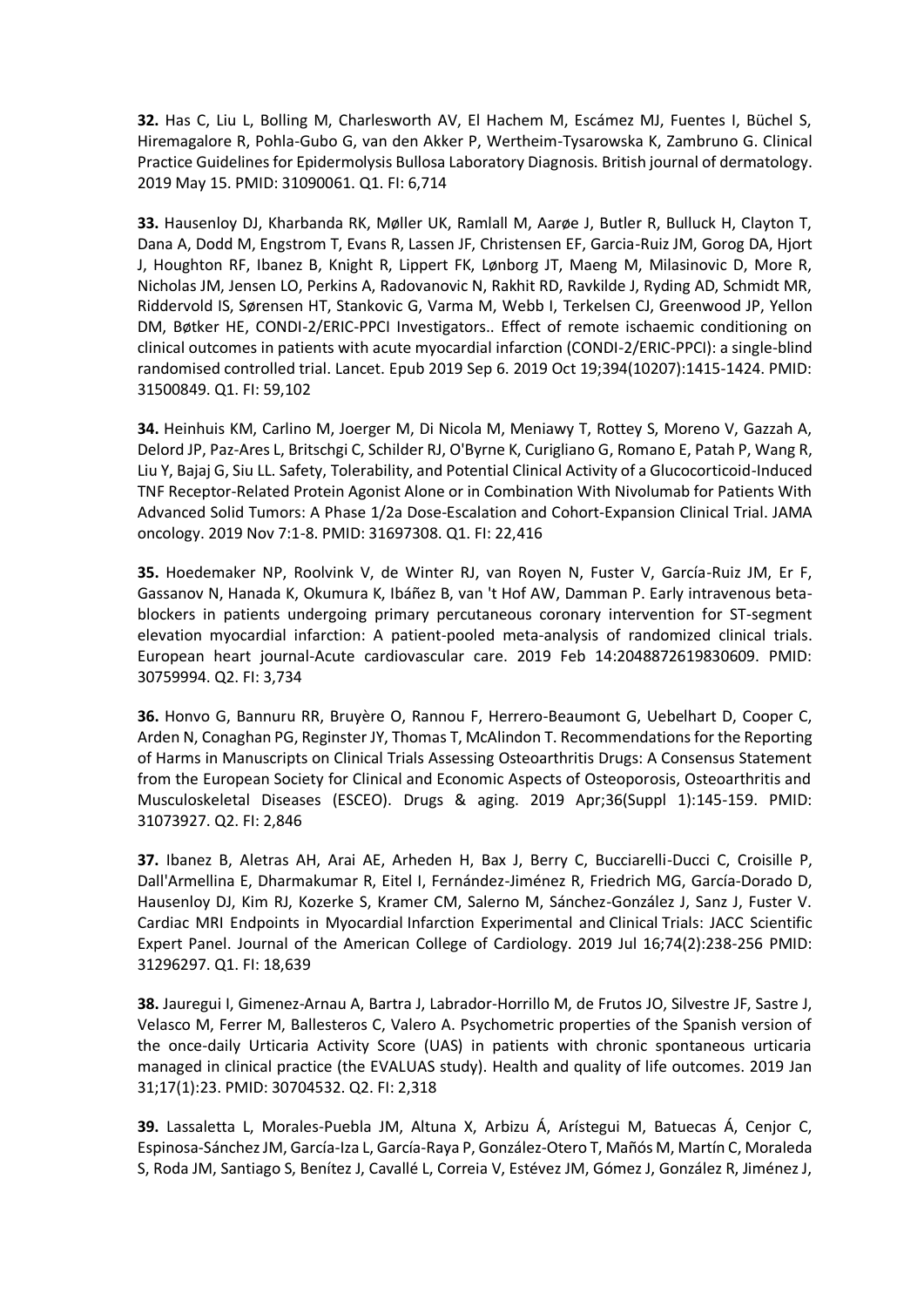Lacosta JL, Lavilla MJ, Peñarrocha J, Polo R, García-Purriños F, Ramos F, Tomás M, Uzcanga M, Vallejo LÁ, Gavilán J. Facial paralysis: Clinical practice guideline of the Spanish Society of Otolaryngology. Acta otorrinolaringologica espanola. 2019 May 13. pii: S0001-6519(19)30039-1. PMID: 31097197. Q0. FI: 0

**40.** Llorente C., Guijarro A., Passas J., Aguilar L., Hernandez C., Moralejo M., Gonzalez Enguita C., Husillos A., Ortiz F., Sanchez Chapado M., Carballido J., Castillón I., Mateo E., Romero I., Fernández Del Álamo J., Llanes L., Blázquez C., Sánchez Encinas M., Borrego J., Téllez M., Díez L., Carrero V.M., Hernandez V., Pérez-Fernánde E., García Del Valle S. Relative importance of the components of an eras protocol after radical cystectomy based on a multicenter prospective study (PRORAC). European Urology Supplements. Eur Urol Supp 2019; 18(1); e1132-e1133. Q0. FI: 0

**41.** Martínez-Galdámez M, Biondi A, Kalousek V, Pereira VM, Ianucci G, Gentric JC, Mosimann PJ, Brisbois D, Schob S, Quäschling U, Kaesmacher J, Ognard J, Escartín J, Tsang COA, ?ulo B, Chabert E, Turjman F, Barbier C, Mihalea C, Spelle L, Chapot R. Periprocedural safety and technical outcomes of the new Silk Vista Baby flow diverter for the treatment of intracranial aneurysms: results from a multicenter experience. Journal of neurointerventional surgery. Epub 2019 Mar 9. 2019 Jul;11(7):723-727. PMID: 30852525. Q1. FI: 3,925

**42.** Martínez-Galdámez M, Orlov K, Kadziolka K, Puthuran M, Kalousek V, Pabón B, Escartín J, Rodríguez C, Chandran A, Kislitsin D, Berestov V, Vega P, Diaz C, Dabus G. Safety and efficacy of intracranial aneurysm embolization using the "combined remodeling technique": low-profile stents delivered through double lumen balloons: a multicenter experience. Neuroradiology. 2019 Jun 15 Volume: Issue: Pages: PMID: 31203413. Q2. FI: 2,504

**43.** Martínez-González MA, Fernandez-Lazaro CI, Toledo E, Díaz-López A, Corella D, Goday A, Romaguera D, Vioque J, Alonso-Gómez ÁM, Wärnberg J, Martínez JA, Serra-Majem L, Estruch R, Tinahones FJ, Lapetra J, Pintó X, Tur JA, López-Miranda J, Cano-Ibáñez N, Delgado-Rodríguez M, Matía-Martín P, Daimiel L, Sánchez VM, Vidal J, Vázquez C, Ros E, Buil-Cosiales P, Portoles O, Soria-Florido M, Konieczna J, Navarrete-Muñoz EM, Tojal-Sierra L, Fernández-García JC, Abete I, Henríquez-Sánchez P, Muñoz-Garach A, Santos-Lozano JM, Corbella E, Bibiloni MDM, Becerra-Tomás N, Barragán R, Castañer O, Fiol M, García de la Hera M, Belló-Mora MC, Gea A, Babio N, Fitó M, Ruiz-Canela M, Zazpe I, Salas-Salvadó J. Carbohydrate quality changes and concurrent changes in cardiovascular risk factors: a longitudinal analysis in the PREDIMED-Plus randomized trial. American journal of clinical nutrition. Epub 2019 Dec 23. 2020 Feb 1;111(2):291-306. PMID: 31868210. Q1. FI: 6,568

**44.** Masa JF, Mokhlesi B, Benítez I, Gomez de Terreros FJ, Sánchez-Quiroga MÁ, Romero A, Caballero-Eraso C, Terán-Santos J, Alonso-Álvarez ML, Troncoso MF, González M, López-Martín S, Marin JM, Martí S, Díaz-Cambriles T, Chiner E, Egea C, Barca J, Vázquez-Polo FJ, Negrín MA, Martel-Escobar M, Barbe F, Corral J, Spanish Sleep Network.. Long-term clinical effectiveness of continuous positive airway pressure therapy versus non-invasive ventilation therapy in patients with obesity hypoventilation syndrome: a multicentre, open-label, randomised controlled trial. Lancet. Epub 2019 Mar 29. 2019 Apr 27;393(10182):1721-1732. PMID: 30935737. Q1. FI: 59,102

**45.** Masa JF, Mokhlesi B, Benítez I, Mogollon MV, Gomez de Terreros FJ, Sánchez-Quiroga MÁ, Romero A, Caballero-Eraso C, Alonso-Álvarez ML, Ordax-Carbajo E, Gomez-Garcia T, González M, López-Martín S, Marin JM, Martí S, Díaz-Cambriles T, Chiner E, Egea C, Barca J, Vázquez-Polo FJ, Negrín MA, Martel-Escobar M, Barbe F, Corral J, Spanish Sleep Network.. Echocardiographic Changes with Positive Airway Pressure Therapy in Obesity Hypoventilation Syndrome: Long-term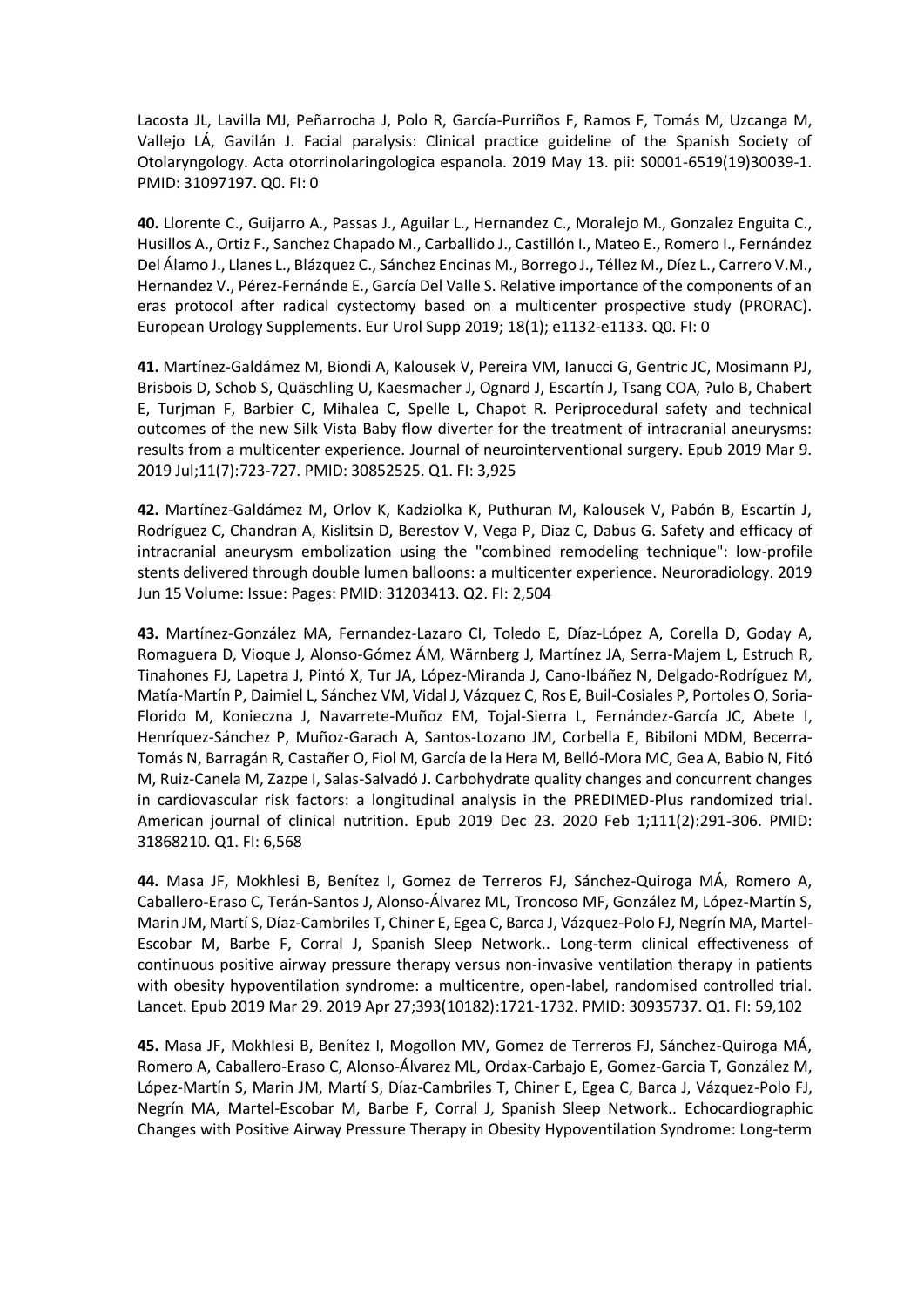Pickwick Randomized Controlled Trial. American journal of respiratory and critical care medicine. 2019 Nov 4. PMID: 31682462. Q1. FI: 16,494

**46.** Méndez M, Torrente M, Sánchez-Beato M, González-Rincón J, Royuela A, Gómez-Codina J, de la Cruz-Merino L, Rueda A, Llanos M, Quero C, Rodríguez-Abreu D, Gumá J, Monsalvo S, Sabin P, Provencio M. Transformed follicular lymphoma in the rituximab era: A report from the Spanish Lymphoma Oncology Group. Hematological oncology. Epub 2019 Apr 4. 2019 Apr;37(2):143-150. PMID: 30840776. Q2. FI: 3,439

**47.** Migliore A, Gigliucci G, Alekseeva L, Avasthi S, Bannuru RR, Chevalier X, Conrozier T, Crimaldi S, Damjanov N, de Campos GC, Diracoglu D, Herrero-Beaumont G, Iolascon G, Ionescu R, Isailovic N, Jerosch J, Lains J, Maheu E, Makri S, Martusevich N, Matucci Cerinc M, Micu M, Pavelka K, Petrella RJ, Tarantino U, Raman R. Treat-to-target strategy for knee osteoarthritis. International technical expert panel consensus and good clinical practice statements. Therapeutic advances in musculoskeletal disease. 2019 Dec 19;11:1759720X19893800. PMID: 31903099. Q1. FI: 5,045

**48.** Moreno-Arrones OM, Saceda-Corralo D, Rodrigues-Barata AR, Castellanos-González M, Fernández-Pugnaire MA, Grimalt R, Hermosa-Gelbard A, Bernárdez C, Molina-Ruiz AM, Ormaechea-Pérez N, Fernández-Crehuet P, Arias-Santiago S, Alonso MJ, Jaén-Olasolo P, Vaño-Galván S. Factors influencing frontal fibrosing alopecia severity: a multicentre cross-sectional study. Journal of the European Academy of Dermatology and Venereology. Epub 2019 Apr 3. 2019 Sep;33(9):e315-e316. PMID: 30895660. Q1. FI: 5,113

**49.** Ocana A, Gil-Martin M, Antolín S, Atienza M, Montaño Á, Ribelles N, Urruticoechea A, Falcón A, Pernas S, Orlando J, Montero JC, Escudero MJ, Benito S, Caballero R, Carrasco E, Rojo F, Pandiella A, Ruiz-Borrego M. Efficacy and safety of dasatinib with trastuzumab and paclitaxel in first line HER2-positive metastatic breast cancer: results from the phase II GEICAM/2010-04 study. Breast cancer research and treatment. Epub 2019 Jan 3. 2019 Apr;174(3):693-701. PMID: 30607629. Q2. FI: 3,471

**50.** Olveira G, Abuín J, López R, Herranz S, García-Almeida JM, García-Malpartida K, Ferrer M, Cancer E, Luengo-Pérez LM, Álvarez J, Aragón C, Ocón MJ, García-Manzanares Á, Bretón I, Serrano-Aguayo P, Pérez-Ferre N, López-Gómez JJ, Olivares J, Arraiza C, Tejera C, Martín JD, García S, Abad ÁL, Alhambra MR, Zugasti A, Parra J, Torrejón S, Tapia MJ. Regular insulin added to total parenteral nutrition vs subcutaneous glargine in non-critically ill diabetic inpatients, a multicenter randomized clinical trial: INSUPAR trial. Clinical nutrition. 2019 Mar 20. pii: S0261-5614(19)30090- 1. PMID: 30930133. Q1. FI: 6,402

**51.** Ortiz A, Sanchez-Niño MD. Sarcopenia in CKD: a roadmap from basic pathogenetic mechanisms to clinical trials. Clinical kidney journal. Epub 2019 Feb 5. 2019 Feb;12(1):110-112. PMID: 30746137. Q1. FI: 2,975

**52.** Palacios J, de la Hoya M, Bellosillo B, de Juan I, Matías-Guiu X, Lázaro C, Palanca S, Osorio A, Rojo F, Rosa-Rosa JM, Cigudosa JC. Mutational Screening of BRCA1/2 Genes as a Predictive Factor for Therapeutic Response in Epithelial Ovarian Cancer: A Consensus Guide from the Spanish Society of Pathology (SEAP-IAP) and the Spanish Society of Human Genetics (AEGH). Virchows Archiv. 2019 Dec 3. PMID: 31797087. Q2. FI: 2,868

**53.** Papandreou C, Bulló M, Díaz-López A, Martínez-González MA, Corella D, Castañer O, Vioque J, Romaguera D, Martínez AJ, Pérez-Farinós N, López-Miranda J, Estruch R, Bueno-Cavanillas A, Alonso-Gómez A, Tur JA, Tinahones FJ, Serra-Majem L, Martin V, Lapetra J, Vazquez C, Pintó X, Vidal J, Damiel L, Delgado-Rodriguez M, Ros E, Abete I, Barón-López J, Garcia-Arellano A, Sorli JV,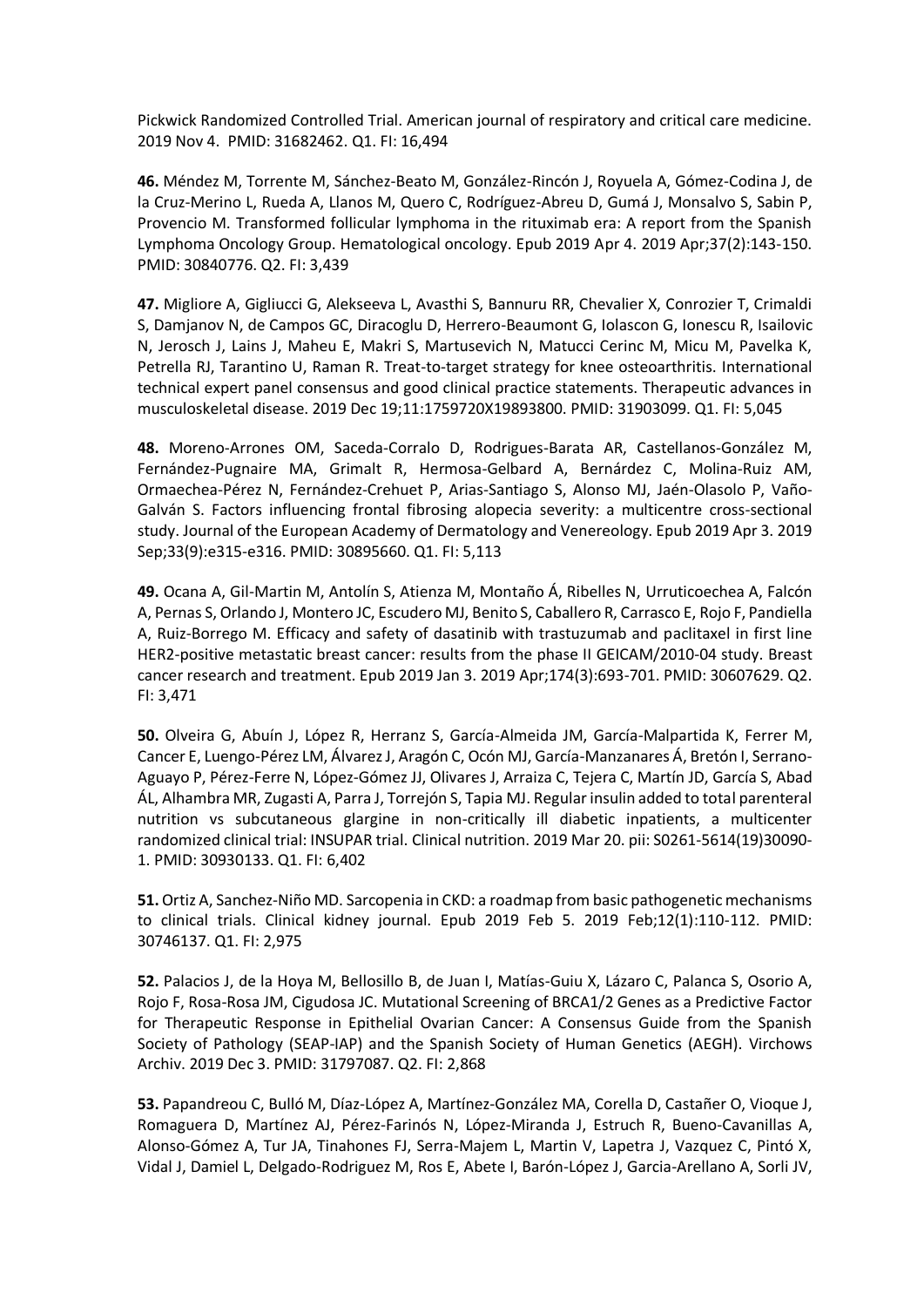Babio N, Schröder H, Toledo E, Fitó M, Salas-Salvadó J. High sleep variability predicts a blunted weight loss response and short sleep duration a reduced decrease in waist circumference in the PREDIMED-Plus Trial. International journal of obesity. 2019 Jun 19. PMID: 31217539. Q1. FI: 4,514

**54.** Pedrós C, Ávila M, Gómez-Lumbreras A, Manríquez M, Morros R, ALIMAR-C2 Study Group. Lactic acidosis associated with metformin in patients with moderate to severe chronic kidney disease: study protocol for a multicenter population-based case-control study using health databases. BMC nephrology. 2019 May 30;20(1):193. PMID: 31146690. Q3. FI: 2,088

**55.** Pérez DC, Chao CW, Jiménez LL, Fernández IM, de la Llave Rincón AI. Pelvic floor muscle training adapted for urinary incontinence in multiple sclerosis: a randomized clinical trial. International urogynecology journal. 2019 Jun 10. PMID: 31183535. Q2. FI: 2,09

**56.** Pérez Ramírez S, Del Monte-Millán M, López-Tarruella S, Martínez Jáñez N, Márquez-Rodas I, Lobo Samper F, Izarzugaza Perón Y, Rubio Terres C, Rubio Rodríguez D, García-Sáenz JÁ, Moreno Antón F, Zamora Auñón P, Arroyo Yustos M, Lara Álvarez MÁ, Ciruelos Gil EM, Manso Sánchez L, Echarri González MJ, Guerra Martínez JA, Jara Sánchez C, Bueno Muiño C, García Adrián S, Carrión Galindo JR, Valentín Maganto V, Martín M. Prospective, multicenter study on the economic and clinical impact of gene-expression assays in early-stage breast cancer from a single region: the PREGECAM registry experience. Clinical & translational oncology. 2019 Jul 12 PMID: 31300934. Q3. FI: 2,441

**57.** Plaza-Martín M, Sanmartin-Fernandez M, Álvarez-Álvarez B, Andrea R, Seoane-García T, González-D'Gregorio J, Hernández-Betancor I, Rozado J, Carrasco-Ávalos F, Del Mar Alameda-Ortiz M, Gómez-Talavera S, Sanchís J, Anguita Sánchez M, Peral-Disdier V, Ibáñez B, Del Prado Díaz S, Zamorano Gómez JL. Contemporary differences between men and women with acute coronary syndromes: CIAM multicenter registry. Journal of cardiovascular medicine. 2019 Aug;20(8):525- 530. PMID: 31260420. Q4. FI: 1,427

**58.** Prat A, Saura C, Pascual T, Hernando C, Muñoz M, Paré L, González Farré B, Fernández PL, Galván P, Chic N, González Farré X, Oliveira M, Gil-Gil M, Arumi M, Ferrer N, Montaño A, Izarzugaza Y, Llombart-Cussac A, Bratos R, González Santiago S, Martínez E, Hoyos S, Rojas B, Virizuela JA, Ortega V, López R, Céliz P, Ciruelos E, Villagrasa P, Gavilá J. Ribociclib plus letrozole versus chemotherapy for postmenopausal women with hormone receptor-positive, HER2-negative, luminal B breast cancer (CORALLEEN): an open-label, multicentre, randomised, phase 2 trial. Lancet Oncology. Epub 2019 Dec 11. 2020 Jan;21(1):33-43. PMID: 31838010. Q1. FI: 35,386

**59.** Ray KK, Colhoun HM, Szarek M, Baccara-Dinet M, Bhatt DL, Bittner VA, Budaj AJ, Diaz R, Goodman SG, Hanotin C, Harrington RA, Jukema JW, Loizeau V, Lopes RD, Moryusef A, Murin J, Pordy R, Ristic AD, Roe MT, Tuñón J, White HD, Zeiher AM, Schwartz GG, Steg PG, ODYSSEY OUTCOMES Committees and Investigators. Effects of alirocumab on cardiovascular and metabolic outcomes after acute coronary syndrome in patients with or without diabetes: a prespecified analysis of the ODYSSEY OUTCOMES randomised controlled trial. Lancet Diabetes & endocrinology. Epub 2019 Jul 1. 2019 Aug;7(8):618-628 PMID: 31272931. Q1. FI: 24,54

**60.** Roldán Rabadán I, Alonso de Leciñana M, Barba Martín R, Páramo Fernández JA, por el Foro de Trombosis Cardiovascular. Security profile of direct anticoagulants. Preferred use in atrial fibrillation. Clinica e investigacion en arteriosclerosis. 2019 Jun 15. pii: S0214-9168(19)30044-0. PMID: 31213323. Q0. FI: 0

**61.** Rollo G, Falzarano G, Ronga M, Bisaccia M, Grubor P, Erasmo R, Rocca G, Tomé-Bermejo F, Gómez-Garrido D, Pichierri P, Rinonapoli G, Meccariello L. Challenges in the management of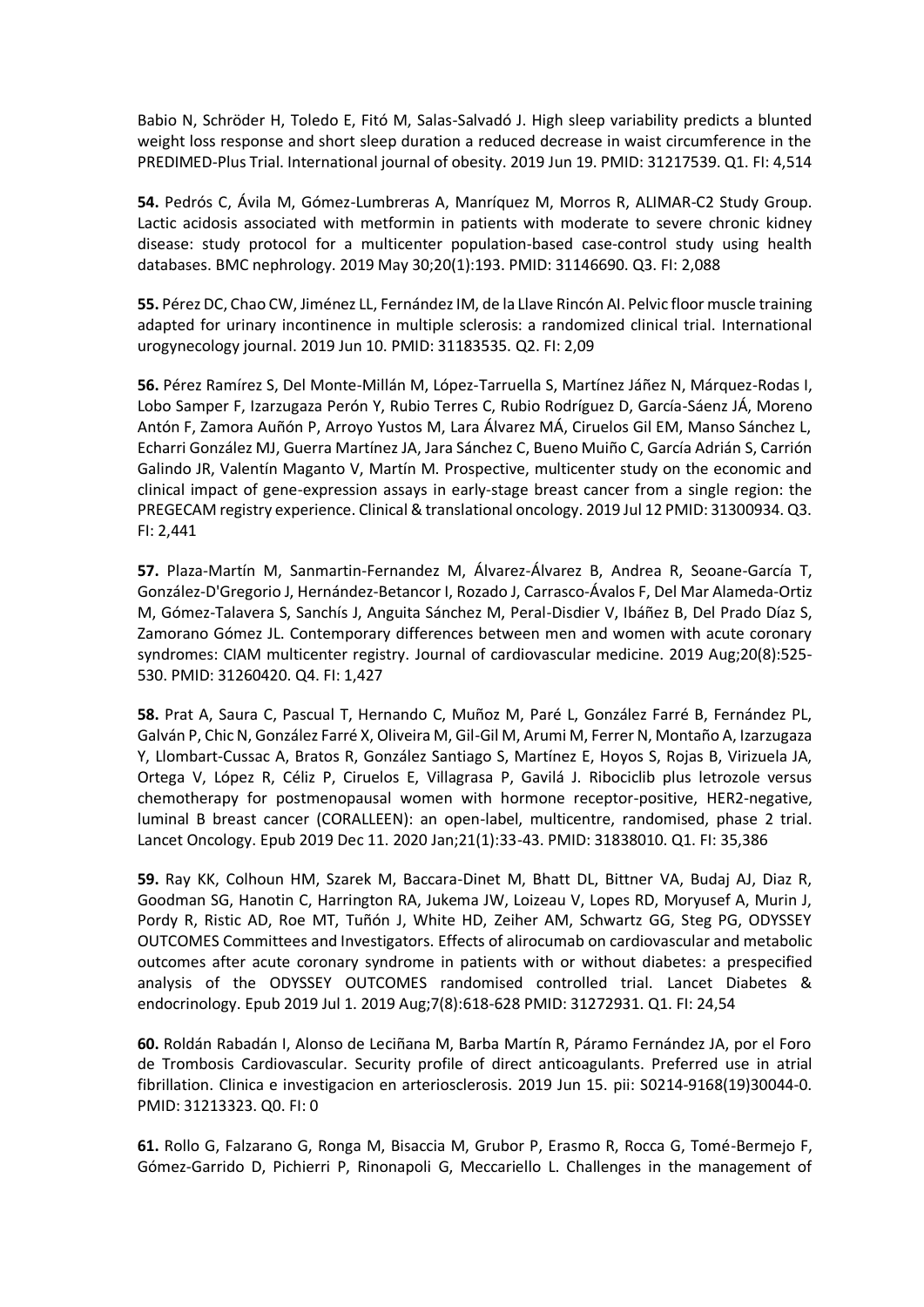floating knee injuries: Results of treatment and outcomes of 224 consecutive cases in 10 years. Injury. Epub 2019 Mar 19. 2019 Aug;50 Suppl 4:S30-S38. PMID: 30910244. Q2. FI: 1,834

**62.** Rubio Campal JM, García Torres MA, Sánchez Borque P, Navas Vinagre I, Zamarbide Capdepón I, Miracle Blanco Á, Bravo Calero L, Sáez Pinel R, Tuñón Fernández J, Serratosa Fernández JM. Detecting Atrial Fibrillation in Patients With an Embolic Stroke of Undetermined Source (from the DAF-ESUS registry). American journal of cardiology. Epub 2019 Nov 6. 2020 Feb 1;125(3):409-414. PMID: 31780074. Q2. FI: 2,843

**63.** Ruiz-Tovar J, Garcia A, Ferrigni C, Gonzalez J, Castellon C, Duran M. Impact of implementation of an enhanced recovery after surgery (ERAS) program in laparoscopic Roux-en-Y gastric bypass: a prospective randomized clinical trial. Surgery for Obesity and Related Diseases. Epub 2018 Nov 14. 2019 Feb;15(2):228-235. PMID: 30606469. Q1. FI: 3,758

**64.** Ruiz-Tovar J, Vorwald P, Gonzalez-Ramirez G, Posada M, Salcedo G, Llavero C, Garcia-Olmo D. Impact of Biliopancreatic Limb Length (70 cm vs 120 cm), with Constant 150 cm Alimentary Limb, on Long-Term Weight Loss, Remission of Comorbidities and Supplementation Needs After Roux-En-Y Gastric Bypass: a Prospective Randomized Clinical Trial. Obesity surgery. 2019 Aug;29(8):2367-2372. PMID: 31104282. Q1. FI: 3,603

**65.** Santos-Beneit G, Bodega P, de Miguel M, Rodríguez C, Carral V, Orrit X, Haro D, Carvajal I, de Cos-Gandoy A, Peñalvo JL, Gómez-Pardo E, Oliva B, Ibañez B, Fernández-Alvira JM, Fernández-Jiménez R, Fuster V. Rationale and design of the SI! Program for health promotion in elementary students aged 6 to 11 years: A cluster randomized trial. American heart journal. Epub 2019 Jan 8. 2019 Apr;210:9-17. PMID: 30716509. Q2. FI: 4,023

**66.** Sanz-Sánchez T, Mercader García P, Silvestre Salvador JF, Heras Mendaza F, Gatica Ortega ME, González Pérez R, Zaragoza Ninet V, Rodríguez Serna M, Hervella Garcés M, Córdoba Guijarro S, Fernandez Redondo V, Borrego L, Sánchez-Pedreño P, Giménez Arnau AM. Patch testing with formaldehyde 2% aq. - A multicenter study in Spain. Contact dermatitis. 2019 Jul 23 PMID: 31338845. Q1. FI: 5,504

**67.** Sanz-Sánchez T, Mercader García P, Silvestre Salvador JF, Mendaza FH, Córdoba Guijarro S, González Pérez R, Pastor-Nieto MA, Gatica ME, Zaragoza Ninet V, Fernandez Redondo V, Hervella Garcés M, Borrego L, Rodríguez Serna M, Sánchez-Pedreño GP, Ruíz González I, Carrascosa Carrillo JM, Sánchez Pérez J, Giménez Arnau AM. Contact Allergy to Formaldehyde-Releasers. Prospective Multicentre Study. Contact dermatitis. 2019 Oct 16. PMID: 31617596. Q1. FI: 5,504

**68.** Sartelli M, Abu-Zidan FM, Labricciosa FM, Kluger Y, Coccolini F, Ansaloni L, Leppäniemi A, Kirkpatrick AW, Tolonen M, Tranà C, Regimbeau JM, Hardcastle T, Koshy RM, Abbas A, Aday U, Adesunkanmi ARK, Ajibade A, Akhmeteli L, Ak?n E, Akkapulu N, Alotaibi A, Altintoprak F, Anyfantakis D, Atanasov B, Augustin G, Azevedo C, Bala M, Balalis D, Baraket O, Baral S, Barkai O, Beltran M, Bini R, Bouliaris K, Caballero AB, Calu V, Catani M, Ceresoli M, Charalampakis V, Jusoh AC, Chiarugi M, Cillara N, Cuesta RC, Cobuccio L, Cocorullo G, Colak E, Conti L, Cui Y, De Simone B, Delibegovic S, Demetrashvili Z, Demetriades D, Dimova A, Dogjani A, Enani M, Farina F, Ferrara F, Foghetti D, Fontana T, Fraga GP, Gachabayov M, Gérard G, Ghnnam W, Maurel TG, Gkiokas G, Gomes CA, Guner A, Gupta S, Hecker A, Hirano ES, Hodonou A, Hutan M, Ilaschuk I, Ioannidis O, Isik A, Ivakhov G, Jain S, Jokubauskas M, Karamarkovic A, Kaushik R, Kenig J, Khokha V, Khokha D, Kim JI, Kong V, Korkolis D, Kruger VF, Kshirsagar A, Simões RL, Lanaia A, Lasithiotakis K, Leão P, Arellano ML, Listle H, Litvin A, Lizarazu Pérez A, Lopez-Tomassetti Fernandez E, Lostoridis E, Luppi D, Machain V GM, Major P, Manatakis D, Reitz MM, Marinis A, Marrelli D, Martínez-Pérez A, Marwah S, McFarlane M, Mesic M, Mesina C, Michalopoulos N, Misiakos E, Moreira FG, Mouaqit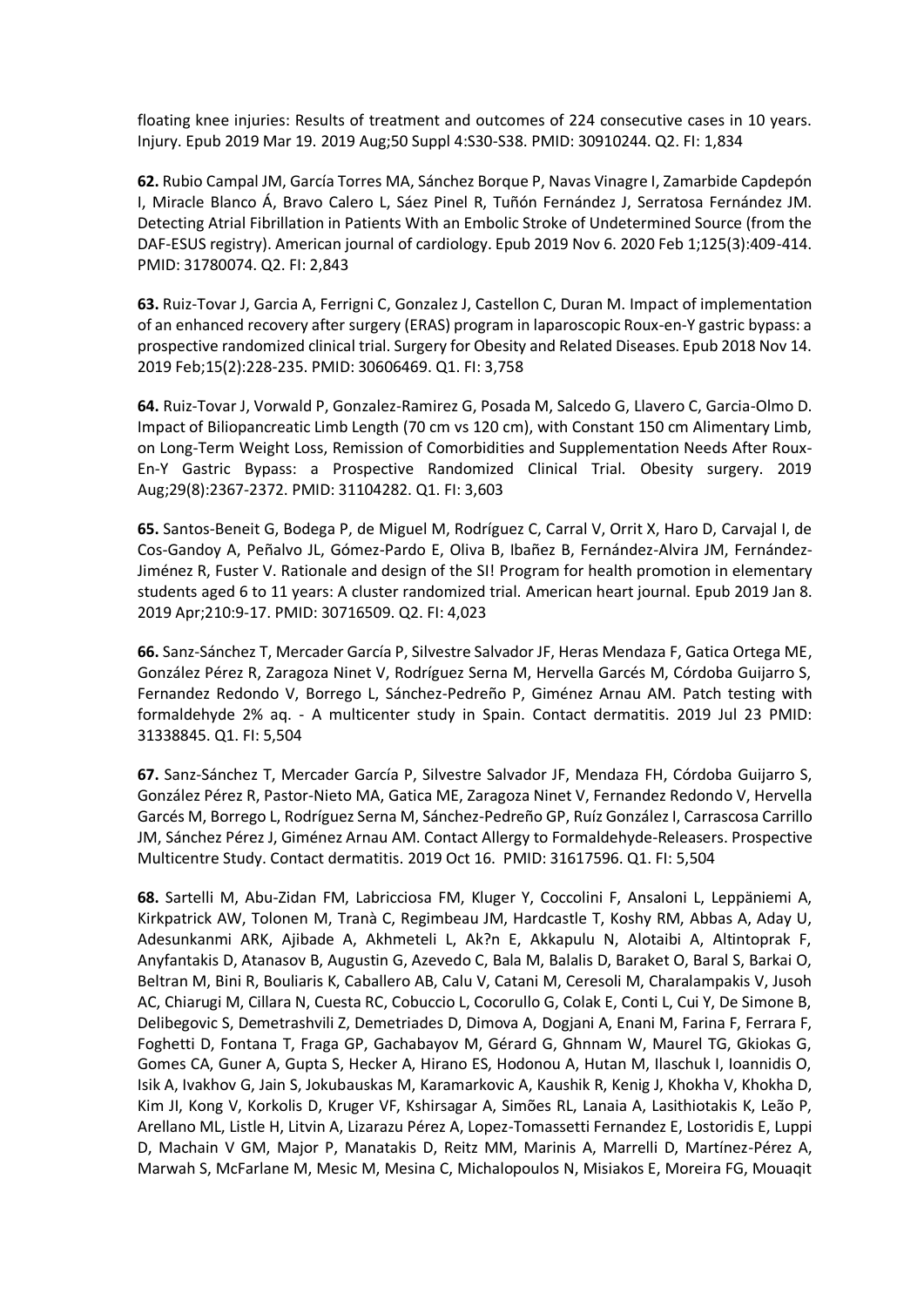O, Muhtaroglu A, Naidoo N, Negoi I, Nikitina Z, Nikolopoulos I, Nita GE, Occhionorelli S, Olaoye I, Ordoñez CA, Ozkan Z, Pal A, Palini GM, Papageorgiou K, Papagoras D, Pata F, P?dziwiatr M, Pereira J, Pereira Junior GA, Perrone G, Pintar T, Pisarska M, Plehutsa O, Podda M, Poillucci G, Quiodettis M, Rahim T, Rios-Cruz D, Rodrigues G, Rozov D, Sakakushev B, Sall I, Sazhin A, Semião M, Sharda T, Shelat V, Sinibaldi G, Skicko D, Skrovina M, Stamatiou D, Stella M, Strza?ka M, Sydorchuk R, Teixeira Gonsaga RA, Tochie JN, Tomadze G, Ugoletti L, Ulrych J, Ümarik T, Uzunoglu MY, Vasilescu A, Vaz O, Vereczkei A, Vlad N, Wal?dziak M, Yahya AI, Yalkin O, Yilmaz TU, Ünal AE, Yuan KC, Zachariah SK, Žilinskas J, Zizzo M, Pattonieri V, Baiocchi GL, Catena F. Physiological parameters for Prognosis in Abdominal Sepsis (PIPAS) Study: a WSES observational study. World journal of emergency surgery. 2019 Jul 15;14:34 PMID: 31341511. Q1. FI: 3,798

**69.** Suojalehto H, Suuronen K, Cullinan P, Lindström I, Sastre J, Walusiak-Skorupa J, Munoz X, Talini D, Klusackova P, Moore V, Merget R, Svanes C, Mason P, dell'Omo M, Moscato G, Quirce S, Hoyle J, Sherson D, Preisser A, Seed M, Rifflart C, Godet J, de Blay F, Vandenplas O, European network for the PHenotyping of OCcupational ASthma (E-PHOCAS) investigators.. Phenotyping occupational asthma caused by acrylates in a multicentre cohort study. Journal of Allergy and Clinical Immunology-In Practice. 2019 Oct 31. pii: S2213-2198(19)30908-0. PMID: 31678289. Q1. FI: 7,55

**70.** Tomás-Velázquez A, López-Gutiérrez JC, Ceballos C, Núñez-Córdoba JM, Redondo P. S100B serum protein is elevated in children with medium-to-giant congenital melanocytic nevi: an exploratory case-control study. Journal of the American Academy of Dermatology. 2019 Oct 30 Volume: Issue: Pages: PMID: 31678334. Q1. FI: 7,102

**71.** Tresserra-Rimbau A, Castro-Barquero S, Vitelli-Storelli F, Becerra-Tomas N, Vázquez-Ruiz Z, Díaz-López A, Corella D, Castañer O, Romaguera D, Vioque J, Alonso-Gómez ÁM, Wärnberg J, Martínez JA, Serra-Majem L, Estruch R, Tinahones FJ, Lapetra J, Pintó X, Tur JA, López-Miranda J, García-Molina L, Delgado-Rodríguez M, Matía-Martín P, Daimiel L, Rubín-García M, Vidal J, Galdon A, Ros E, Basterra-Gortari FJ, Babio N, Sorlí JV, Hernáez Á, Konieczna J, Notario-Barandiaran L, Tojal-Sierra L, Pérez-López J, Abete I, Álvarez-Pérez J, Fernández-García JC, Santos-Lozano JM, Galera-Cusí A, Julibert A, Ruiz-Canela M, Martinez-Lacruz R, Pérez-Vega KA, Galmes-Panades AM, Pastor-Polo C, Moreno-Rodriguez A, Gea A, Fitó M, Lamuela-Raventós RM, Salas-Salvadó J. Associations between Dietary Polyphenols and Type 2 Diabetes in a Cross-Sectional Analysis of the PREDIMED-Plus Trial: Role of Body Mass Index and Sex. Antioxidants. 2019 Nov 8;8(11). pii: E537. PMID: 31717390. Q1. FI: 4,52

**72.** Vandenplas O, Godet J, Hurdubaea L, Rifflart C, Suojalehto H, Walusiak-Skorupa J, Munoz X, Sastre J, Klusackova P, Moore V, Merget R, Talini D, Kirkeleit J, Mason P, Folletti I, Cullinan P, Moscato G, Quirce S, Hoyle J, Sherson D, Kauppi P, Preisser A, Meyer N, de Blay F, European network for the PHenotyping of OCcupational ASthma (E-PHOCAS) investigators.. Severe Occupational Asthma: Insights From a Multicenter European Cohort. Journal of allergy and clinical immunology-In practice. Epub 2019 Mar 23. 2019 Sep - Oct;7(7):2309-2318.e4. PMID: 30914232. Q1. FI: 7,55

**73.** Villar J, Ambrós A, Mosteiro F, Martínez D, Fernández L, Ferrando C, Carriedo D, Soler JA, Parrilla D, Hernández M, Andaluz-Ojeda D, Añón JM, Vidal A, González-Higueras E, Martín-Rodríguez C, Díaz-Lamas AM, Blanco J, Belda J, Díaz-Domínguez FJ, Rico-Feijoó J, Martín-Delgado C, Romera MA, González-Martín JM, Fernández RL, Kacmarek RM, Spanish Initiative for Epidemiology, Stratification and Therapies of ARDS (SIESTA) Network.. A Prognostic Enrichment Strategy for Selection of Patients With Acute Respiratory Distress Syndrome in Clinical Trials. Critical care medicine. 2019 Mar;47(3):377-385. PMID: 30624279. Q1. FI: 6,971